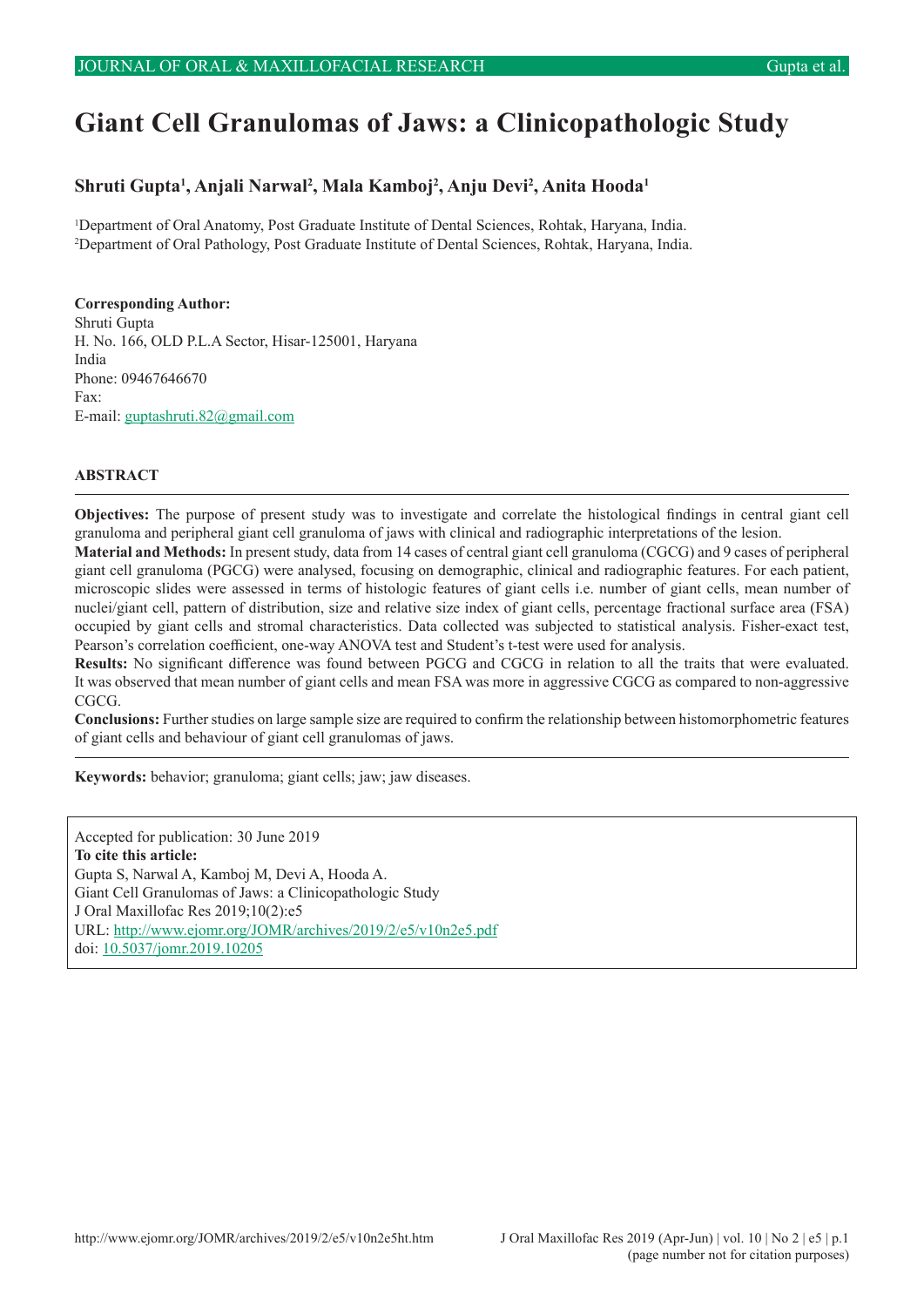### **INTRODUCTION**

Giant cell lesions in the maxillofacial region vary from asymptomatic radiolucencies discovered on routine radiograph to rapidly expanding aggressive lesions [\[1\]](#page-7-0). Giant cell granulomas of jaws are recognized clinico-radiologically in two forms i.e. central giant cell granuloma (CGCG) occurring within the bone or peripheral giant cell granuloma (PGCG) involving the gingiva or edentulous alveolar process [[2](#page-7-0)]. Histologically, both CGCG and PGCG of jaws present with abundant multinucleated giant cells within the background of mononuclear stromal cells in fibrous connective tissue stroma. CGCG and PGCG of the jaws are benign reactive lesions with unknown aetiology and pathogenesis [[3\]](#page-7-0). Initially, researchers used the term giant cell reparative granuloma for CGCG of jaws, but nowadays term reparative is no more accepted for this lesion because of its destructive and aggressive potential [[4](#page-7-0)]. Giant cell granulomas of jaws present with distinct biological behaviour and thus, an ambiguity persists regarding their true nature and for their clinical and biological behaviour. This difference in their behaviour raises the question regarding any relationship between their behaviour and morphological features of giant cells. Until date, few studies have been found in literature that has studied the relationship between morphological features of giant cells and clinical and biological behaviour of the giant cell granuloma of jaws. However, there is scarcity of studies, which compared the morphological features of giant cells in CGCG and PGCG of jaws [[2-3,](#page-7-0)[5-6](#page-8-0)].

The aim of present study was to investigate and correlate the histological findings in CGCG and PGCG of the jaws with clinical and radiographic interpretations. The objectives of study were: to the correlate the demographic, clinical and radiographic findings with the morphometric findings of giant cells in giant cell granulomas of jaws; to compare the morphometric histological findings between CGCG and PGCG of jaws; to compare the histomorphometric findings between aggressive and non-aggressive CGCG of jaws; and to record and relate the stromal features in CGCG and PGCG of jaws.

#### **MATERIAL AND METHODS**

The present retrospective study included histologically confirmed 14 cases of CGCG and 9 PGCG cases retrieved from the archival records of Department of Oral Pathology, Post Graduate Institute

of Dental Sciences, Rohtak, from September 1, 2012 to September 14, 2018. Records of each included case were analysed for the demographic, clinical and radiological findings. Evaluation of radiological features of giant cell granulomas was performed using radiological records obtained from orthopantomogram assessment. None of the affected patients showed abnormal serum calcium, phosphorus and alkaline phosphatase levels. Clinicoradiological evaluation along with biochemical analysis ruled out cherubism, hyperparathyroidism, fibrous dysplasia and aneurysmal bone cysts, which histologically resembles giant cell granulomas of jaws. According to the criteria adapted from Choung et al.  $[1]$  $[1]$  $[1]$ , CGCG was categorized into aggressive and non-aggressive lesions. Three histopathologists, who were unaware of the histological diagnosis examined the hematoxylin and eosin stained histological slide of each case for stromal features like: prominent areas of hemorrhage and/or hemosiderin deposits within the lesion; pattern of distribution of giant cells; foci of acute or chronic inflammatory cells; prominent osteoid or bone formation within the lesion; prominent fibrosis and cellularity in the lesion; prominent type of mononuclear stromal cells (spindle or ovoid) [\[4](#page-7-0)]; type of nuclei in giant cells (vesicular or solid); and separation of giant cells from the stroma. A feature was considered to be present, when two histopathologists confirmed it in the lesion.

All quantitative measurements for giant cells were done by one investigator, who was unaware of the diagnosis and site of origin of the lesion. Each slide was scanned under x10 magnification and the measurements for giant cells in each histological case were performed in 25 random high-power magnification fields (HPF, magnification x400) by capturing the image using a conventional light microscope (Nikon Eclipse Ni-U) and an imageanalysing program (NIS Elements from Nikon). In order to avoid duplication, each slide was systematically examined, left to right in clockwise direction. No cell with three or more nuclei was ignored, unless the cell border was not well defined. The characteristics of giant cells evaluated were:

- Number of giant cells in 25 HPF.
- Size of giant cells (each giant cell was classified into large, intermediate and small on the basis of their area). The investigator manually traced the boundary of giant cells and the software automatically calculated the area in  $\mu$ m<sup>2</sup>. Giant cells with area  $\leq 500 \mu m^2$  were labelled as small, 501 - 1000  $\mu$ m<sup>2</sup> as intermediate and  $\geq 1001 \mu$ m<sup>2</sup> as large giant cells.
- Total number of nuclei in giant cells seen in 25 HPF and mean number of nuclei/giant cell.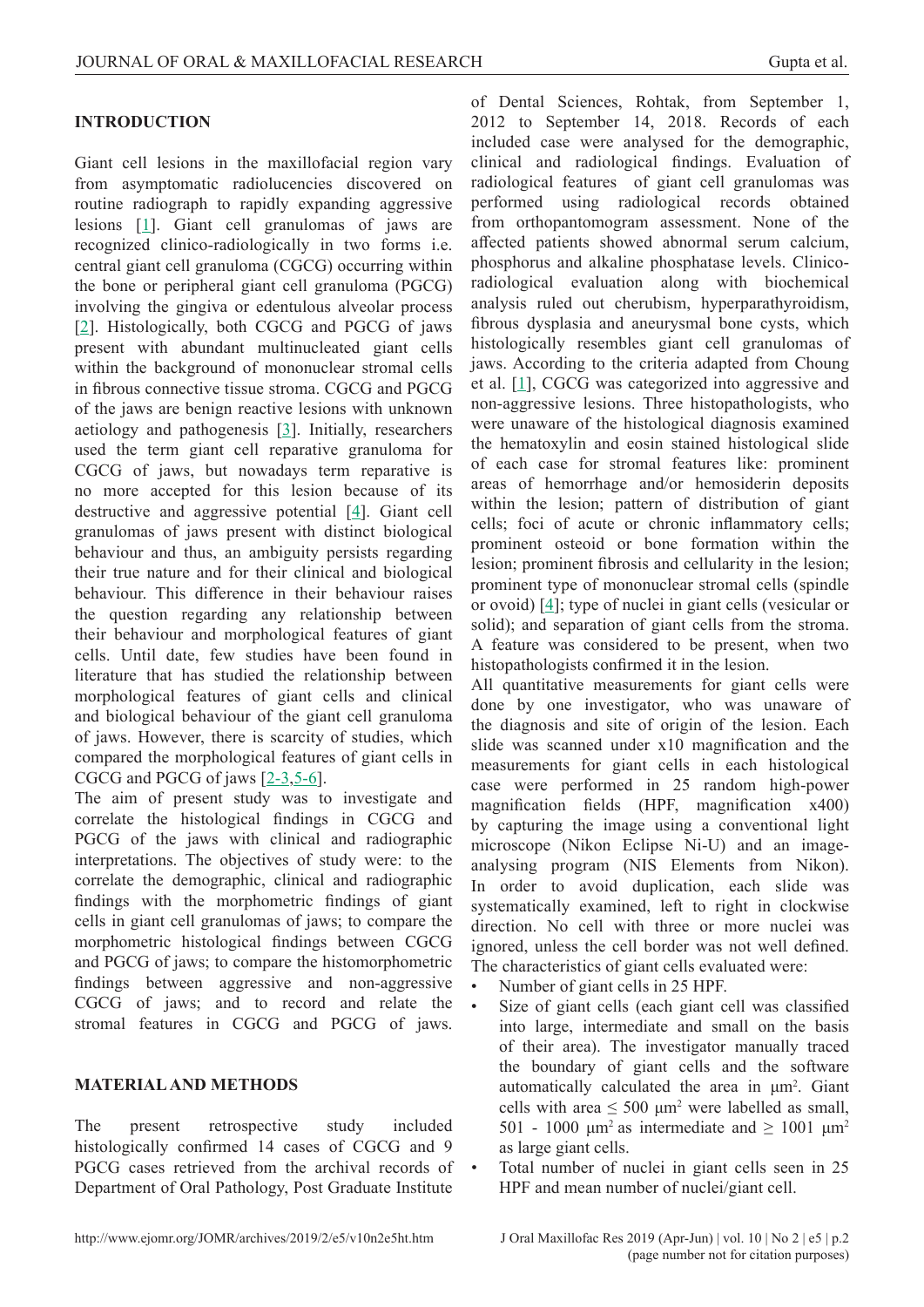- Percentage fractional surface area (FSA) occupied by giant cell in 25 HPF.
- Relative size index (RSI) of giant cell  $(RSI)$  = fractional surface area x 100/number of giant cells in 25 HPF [\[7\]](#page-8-0)).
- Arrangement of nuclei in giant cell (calculated by dividing mean area of giant cell by mean number of nuclei in giant cell). The lower value represents that nuclei were closely packed in giant cells and vice-versa [\[4\]](#page-7-0).

### **Statistical analysis**

The collected data was subjected to statistical analysis. Parametric data expressed as mean and standard deviation (M [SD]). Fisher-exact test, Pearson's correlation coefficient, one-way ANOVA test and Student's t-test were used for analysis. The criterion for significance was  $P < 0.05$ .

## **RESULTS**

The present study included 14 cases of CGCG and 9 cases of PGCG. Mean age (range) for CGCG and PGCG was 26.28 (11.99) years (range 8 to 52 years) and 33.77 (13.7) years (range 9 to 50 years) respectively. All the subjects in PGCG group were females whereas in CGCG group nine were females and five males. Maxilla and mandible was equally (7 cases each) involved in CGCG whereas mandible (5 cases) was predominantly involved in PGCG. Left side was predominantly involved in PGCG (6 cases) whereas CGCG showed slight predilection for right side (8 cases) followed by left side (4 cases) while in two cases, lesion crossed the midline. In CGCG, posterior region was predominantly involved (8 cases) followed by both anterior and posterior (4 cases) and anterior (2 cases). In PGCG, four cases each were found in posterior as well as both posterior and anterior region while only one case was found in anterior region of the jaw. A significant relation was observed between side of lesion and mean number of giant cells in CGCG ( $P = 0.017$ ). Five cases of CGCG were associated with pain. Since pain was found to be associated with aggressive lesions  $[8]$  $[8]$  $[8]$ , an attempt was also made to find any association of pain with histological features of giant cells and it was found to be non-significant.

On evaluation of radiological records of 14 cases of CGCG, 11 cases showed unilocular radiolucency whereas three cases presented with multilocular radiolucency. There was no perforation found in any of the cases, whereas eight cases showed bony expansion. One and five cases exhibited trabeculation and opacification respectively. Two cases showed root resorption, whereas six cases revealed tooth displacement (Figure 1).



**Figure 1.** Orpthopantographs depicting: A = unilocular radiolucency with well defined margins and displacement of tooth; B = multilocular radiolucency; C = mixed radiopaque and radiolucent lesion crossing the midline with root resorption and displacement of tooth;  $D$  = radiolucency with displacement of tooth.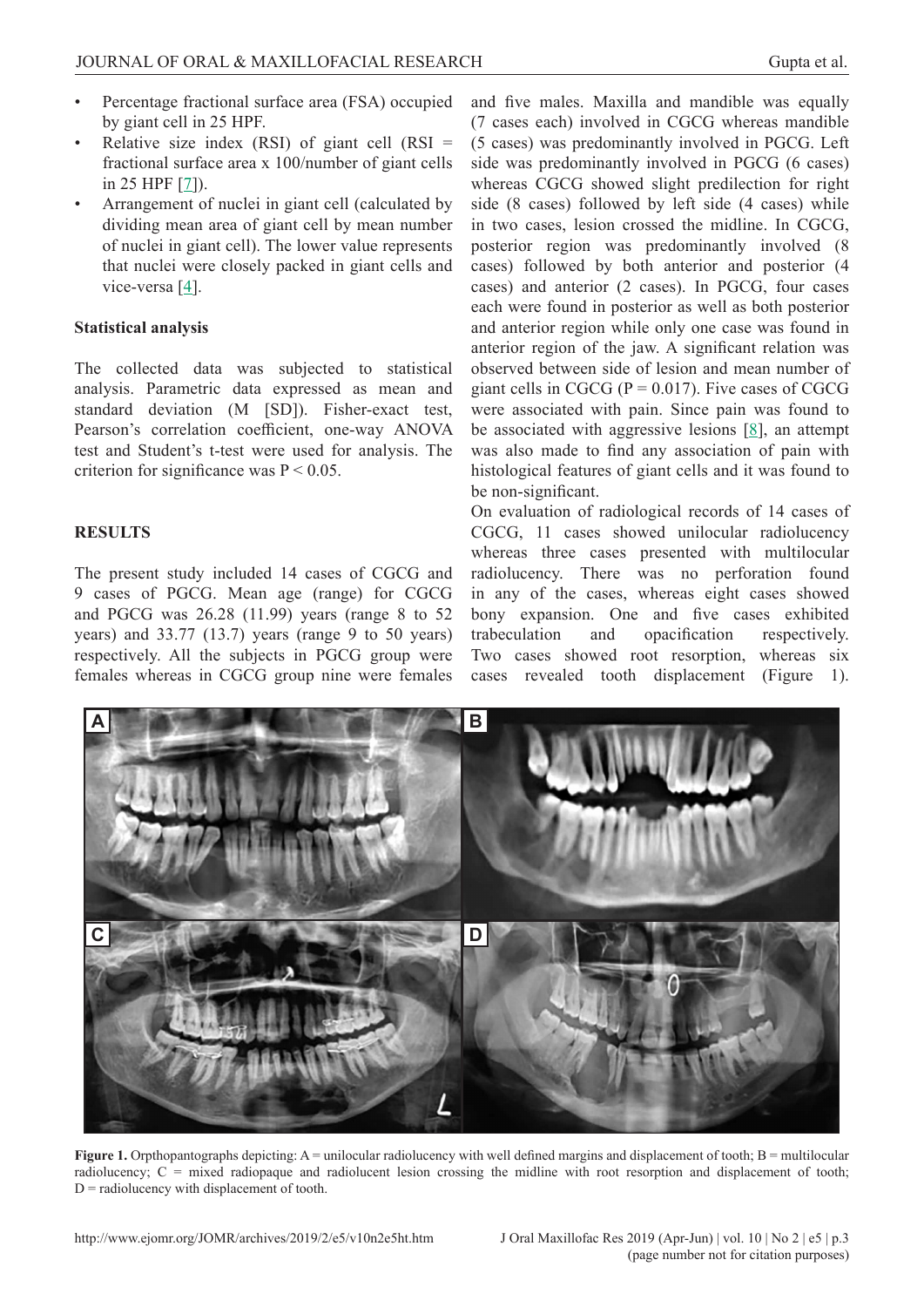Border of lesion showed a significant relation with total number of nuclei in giant cells  $(P = 0.007)$ and mean number of nuclei/giant cell ( $P = 0.023$ ). Thirteen out of 14 cases showed well-defined margins. Table 1 depicts the comparison of quantitative data between PGCG and CGCG. In the present study, none of the factors studied for giant cell showed any significant difference between PGCG and CGCG (Figure 2).

Table 2 depicts the comparison between PGCG and CGCG according to the size of giant cells.

| <b>Factors</b>                         | <b>PGCG</b>     | CGCG            | P-value <sup>a</sup> |  |
|----------------------------------------|-----------------|-----------------|----------------------|--|
|                                        | Mean (SD)       | Mean (SD)       |                      |  |
| Giant cells in 25 HPF                  | 71.22 (26.56)   | 69.57 (26.43)   | 0.885                |  |
| Nuclei in giant cells in 25 HPF        | 468.55 (229.29) | 509.78 (273.25) | 0.711                |  |
| Nuclei/giant cell                      | 6.34(0.9)       | 7.08(1.68)      | 0.244                |  |
| Area of giant cell                     | 988.51 (122.51) | 977.68 (213.22) | 0.892                |  |
| Percentage FSA occupied by giant cells | 3.4(1.46)       | 3.18(1.06)      | 0.675                |  |
| Relative size index                    | 4.72(0.6)       | 4.78(1.3)       | 0.9                  |  |
| Arrangement of nuclei in giant cells   | 157.18 (20.68)  | 144.88 (43.7)   | 0.441                |  |

**Table 1.** Comparison of quantitative giant cell data between CGCG and PGCG

<sup>a</sup>Statistically significant at the level  $P < 0.05$  (Student's t-test).

CGCG = central giant cell granuloma; PGCG = peripheral giant cell granuloma; SD = standard deviation; FSA = fractional surface area; HPF = high power field.



Figure 2. A and B = depicts measurements of giant cells in CGCG. C and D = depicts measurements of giant cells in PGCG. B and  $D =$  shows solid nuclei in CGCG and PGCG respectively. A and  $C =$  shows vesicular nuclei in CGCG and PGCG respectively. Hematoxylin and eosin stain, original magnification x40.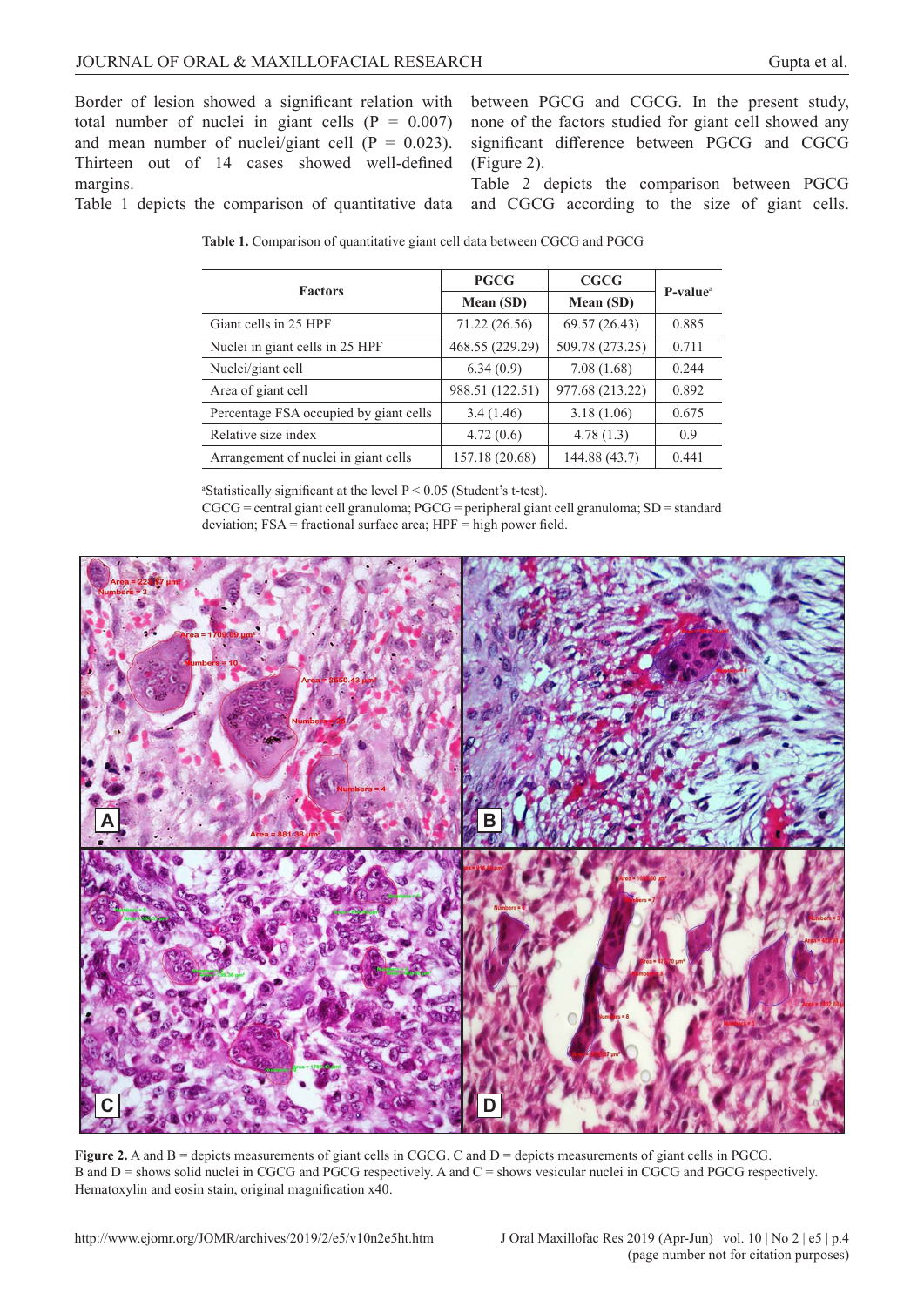| <b>Giant cell</b>   |                              | <b>PGCG</b>     | <b>CGCG</b>      | $P-valuea$ |  |
|---------------------|------------------------------|-----------------|------------------|------------|--|
|                     |                              | Mean (SD)       | Mean (SD)        |            |  |
| Large               | 28.55 (13.087)<br>Giant cell |                 | 25.5 (10.044)    | 0.534      |  |
|                     | Nuclei                       | 244.44 (150.45) | 246.21 (117.276) | 0.975      |  |
|                     | Nuclei/giant cell            | 8.08 (1.632)    | 9.66(3.172)      | 0.183      |  |
| <b>Intermediate</b> | Giant cell                   | 32.22 (11.454)  | 31.35 (16.556)   | 0.893      |  |
|                     | Nuclei                       | 180.44 (72.889) | 202.21 (146.099) | 0.684      |  |
|                     | Nuclei/giant cell            | 5.52(0.392)     | 5.93 (1.636)     | 0.467      |  |
| <b>Small</b>        | Giant cell                   | 10.44 (7.568)   | 14.28 (7.457)    | 0.244      |  |
|                     | Nuclei                       | 42.77 (31.208)  | 61.5 (38.262)    | 0.234      |  |
|                     | Nuclei/giant cell            | 4.07(0.52)      | 4.23(1.042)      | 0.682      |  |

**Table 2.** Giant cell data in PGCG and CGCG according to their size

aStatistically significant at the level  $P < 0.05$  (one-way ANOVA).

CGCG = central giant cell granuloma; PGCG = peripheral giant cell granuloma; SD = standard deviation; HPF = high power field.

Maximum giant cells in both PGCG and CGCG were intermediate in size followed by large and small giant cells. Maximum mean number of nuclei/giant cell in both PGCG and CGCG was observed in large (8.08 and 9.66 respectively) followed by intermediate and small giant cells. In both aggressive and nonaggressive CGCG, intermediate giant cells were observed predominantly followed by large and small giant cells. In aggressive and non-aggressive CGCG, total number of nuclei in giant cells in 25 HPF in large giant cells were 264 (131.521) and 243.25 (120.89), in intermediate were 159 (93.338) and 209.41 (155.04) and in small were 59 (26.87) and 61.91 (40.782) respectively. Mean number of nuclei/giant cell found in aggressive and non-aggressive CGCG were 8.42 (0.175) vs 9.87 (3.4) in large, 4.92 (0.339) vs 6.10 (1.713) in intermediate and 3.67 (0.055) vs 4.32 (1.103) in small giant cells.

The comparison of quantitative data of giant cells between aggressive and non-aggressive CGCG presented in Table 3. There was no significant difference between aggressive and non-aggressive CGCG with respect to all the traits measured for giant cells.

Present study revealed that a statistically significant difference existed between PGCG and CGCG in relation to bone or osteoid formation. However, for all other stromal characteristics difference between the two lesions was statistically non-significant (Table 4).

#### **DISCUSSION**

Data regarding site, clinical and radiological features of jaw lesions is essential for correct diagnosis and treatment planning [\[9\]](#page-8-0). CGCG of jaws is a benign osteolytic lesion, which accounts for nearly 7% of all benign tumours of jaws  $[7-8]$  $[7-8]$ . It shows predilection for young females below 30 years of age [[8](#page-8-0)], as observed in our study also. In present study, 11 out of 14 subjects were below 30 years of age. CGCG is more commonly located in mandible and frequently crosses the midline but no site predilection within

|                                        | CGCG            |                 |            |
|----------------------------------------|-----------------|-----------------|------------|
| <b>Factors</b>                         | Non-aggressive  | Aggressive      | $P-valuea$ |
|                                        | Mean (SD)       | Mean (SD)       |            |
| Giant cells in 25 HPF                  | 67.75(26.76)    | 80.5 (30.4)     | 0.549      |
| Nuclei in giant cells in 25 HPF        | 514.41 (290.71) | 482 (197.98)    | 0.884      |
| Nuclei/giant cell                      | 7.27(1.75)      | 5.94(0.21)      | 0.322      |
| Area of giant cell                     | 985.49 (228.6)  | 930.81 (105.14) | 0.751      |
| Percentage FSA occupied by giant cells | 3.1(1.01)       | 3.63(1.74)      | 0.543      |
| Relative size index                    | 4.85(1.4)       | 4.41(0.49)      | 0.68       |
| Arrangement of nuclei in giant cells   | 142.98 (47.07)  | 156.29 (12.07)  | 0.707      |

**Table 3.** Comparison of quantitative giant cell data between aggressive and non-aggressive CGCG

<sup>a</sup>Statistically significant at the level  $P < 0.05$  (Student's t-test).

CGCG = central giant cell granuloma; SD = standard deviation; FSA = fractional surface area; HPF = high power field.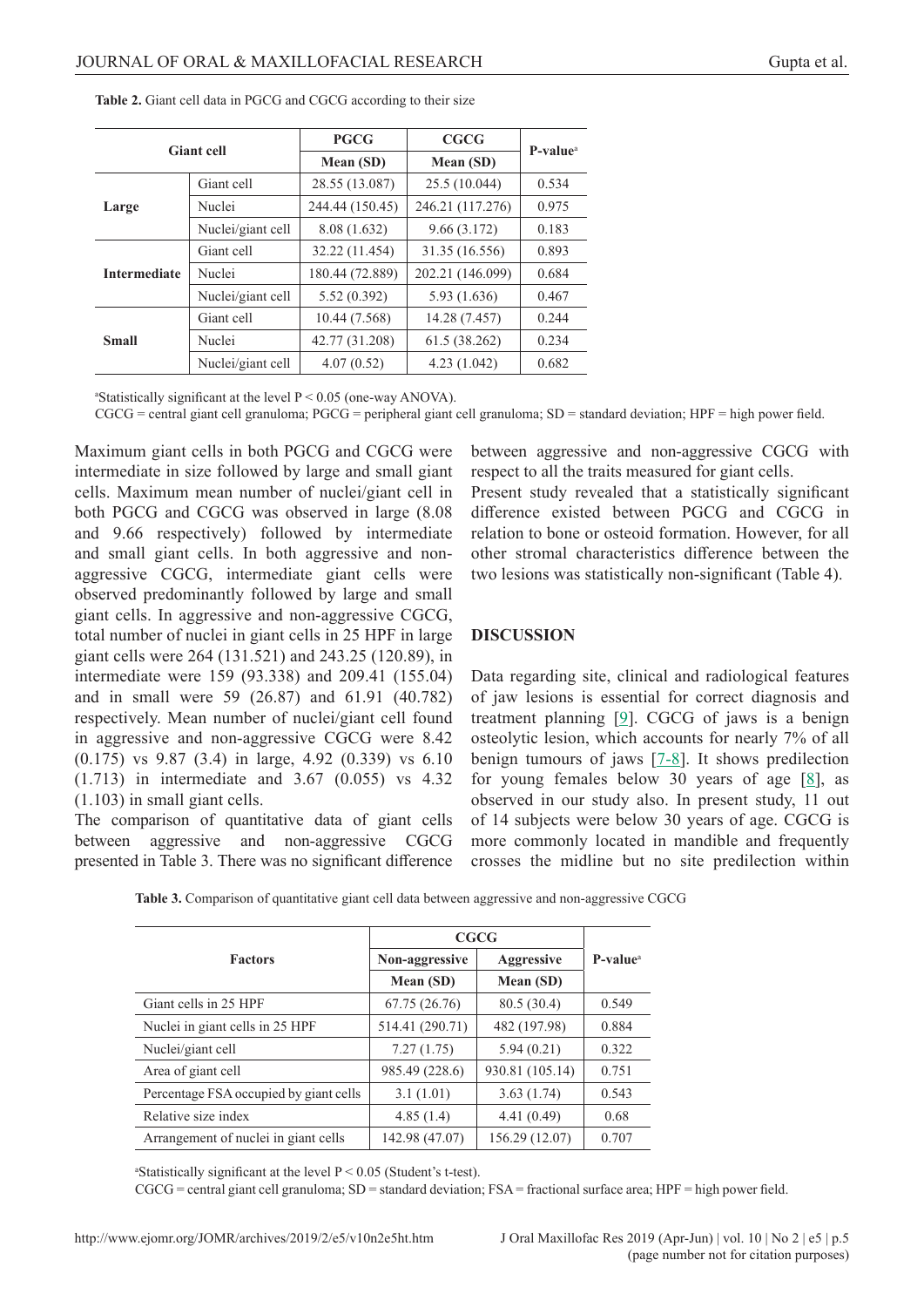| <b>Stromal characteristics</b>              | <b>PGCG</b> | <b>CGCG</b> | P-value <sup>a</sup> |       |  |
|---------------------------------------------|-------------|-------------|----------------------|-------|--|
| Prominent hemorrhage or hemosiderin         |             | 55.55%      | 85.72%               | 0.162 |  |
| Prominent bone or osteoid formation         |             | $11.11\%$   | 85.72%               | 0.001 |  |
| Prominent fibrosis                          | 44.44%      | 64.29%      | 0.417                |       |  |
| Prominent cellularity                       | 77.78%      | 92.85%      | 0.538                |       |  |
| Foci of acute or chronic inflammatory cells | 33.33%      | 14.28%      | 0.343                |       |  |
| Type of stromal cells                       | Spindle     | 55.55%      | 78.57%               | 0.363 |  |
|                                             | Ovoid       | 45.45%      | 21.43%               |       |  |
| Type of nuclei in giant cells               | Vesicular   | 44.41%      | 35.71%               | 1     |  |
|                                             | Solid       | 55.59%      | 64.29%               |       |  |
| Pattern of distribution of giant cells      | Diffuse     | 100%        | 71.42%               | 0.127 |  |
|                                             | Focal       | $0\%$       | 28.58%               |       |  |
| Separation of giant cells from stroma       |             | 66.67%      | 64.29%               | 1     |  |

**Table 4**. Stromal characteristics in PGCG and CGCG

<sup>a</sup>Statistically significant at the level  $P < 0.05$  (Fisher-exact test).

 $CGCG = central giant cell granuloma; PGCG = peripheral giant cell granuloma.$ 

jaws has been reported [[9-10\]](#page-8-0). However, in present study, both maxilla and mandible were equally involved and only two out of 14 lesions crossed the midline.

PGCG of jaws can occur at any age with predominance in  $5<sup>th</sup>$  - 6<sup>th</sup> decade of life [\[3\]](#page-7-0). In our study, mean age of occurrence was 33.77 years, which was in accordance with findings of other studies [[2-3](#page-7-0)]. All subjects in present study were females, which was in accordance with other studies in literature revealing female predilection  $[3,11]$  $[3,11]$  $[3,11]$  $[3,11]$ . Mandible showed slight predilection over maxilla in our study, which was also in accordance with published literature  $[3,11]$  $[3,11]$  $[3,11]$ .

The association of demographic data with quantitative traits of giant cells could help in determining the behaviour of these lesions. Previously published literature stated that young patients should be considered as distinct group because craniofacial skeleton is growing and primary dentition is in the process of replacement by permanent dentition [\[12](#page-8-0)]. The role of hormonal changes in pathogenesis of these lesions should not be neglected, as they may be the possible cause of higher incidence in female patients [[7](#page-8-0)]. In our study, CGCG showed a significant relation between side of lesion and mean number of giant cells only. However, no significant relation existed between demographic findings and quantitative data for giant cells both in CGCG and PGCG. Other researchers observed a significant relationship between mean number of nuclei in giant cells and age but they did not find any significant relation between number or size of nuclei in giant cells and gender in both CGCG and PGCG [[3](#page-7-0)].

In radiological analysis of CGCG, 78.57% lesions revealed unilocular radiolucency which was in accordance with other researchers (85% of cases) [\[13](#page-8-0)]. However, many other studies reported unilocular radiolucency in 39 - 55% of cases  $[10]$  $[10]$ . The literature suggests that CGCG causes tooth displacement more frequently than root resorption as longer duration is required for root resorption and in younger patients lesion is diagnosed before root resorption occurs [\[9,12](#page-8-0)]. Similar findings were observed in our study as 14.28% and 42.85% cases showed root resorption and tooth displacement respectively. These findings were in agreement with some studies  $[9,13]$  but in disagreement with other studies which reported root resorption and displacement of structures in 37% and 50% cases respectively [\[10](#page-8-0)]. Our findings with respect to border of lesion were in association with findings reported in literature, which suggests that CGCG is a slow-growing lesion, thus, radiologically it mostly produces well-defined borders [[9](#page-8-0)]. Bony expansion was found in 57.14% of cases, which was in accordance with other studies  $[10]$  $[10]$ . Perforation was not found in any of the cases whereas one (7.14%) case showed trabeculation, however, other studies reported perforation and trabeculation in 50% of cases [[10\]](#page-8-0). This disagreement between radiological findings of our study and other studies could be explained on the fact that CT scan has been more useful in detecting trabeculation, amount of bone destruction, extension into adjacent structures and lesion boundaries  $[8,12]$ , whereas in our study we had orthopantomograph (OPG) as record in all cases. Radiological features except the border of lesion did not show significant relation with giant cells, which was in agreement with the findings of other studies [[3\]](#page-7-0). Mean number of giant cells, nuclei in giant cells in 25 HPF and mean number of nuclei/giant cell in CGCG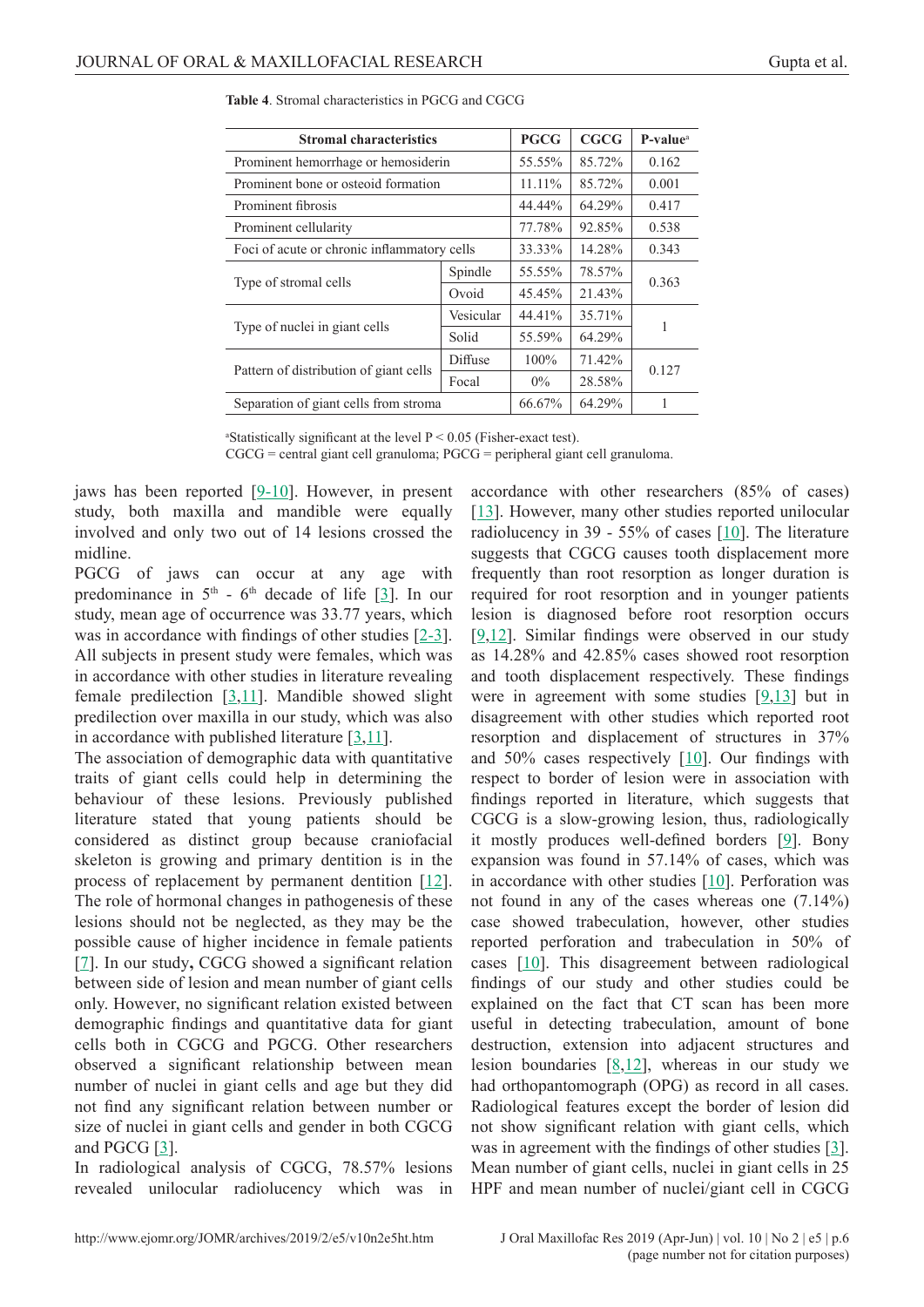were 69.57, 509.78 and 7.08 respectively, which was in accordance with other researchers [[4](#page-7-0)]. However, in study by Al Sheddi et al. [\[14](#page-8-0)] mean number of giant cell/4HPF and mean number of nuclei/ giant cell was 9.8 and 11 respectively. Kashyap et al. [\[2\]](#page-7-0) reported mean number of giant cell per 25 HPF and mean number of nuclei/ giant cell to be 3.43 and 23.853 respectively. Mean area of giant cell in our study was closely associated with findings reported by other studies [\[4-5](#page-7-0)]. Our findings related to arrangement of nuclei in giant cell (mean area/mean number of nuclei in giant cells) were in accordance with other studies [\[4\]](#page-7-0). Findings related to percentage FSA occupied by giant cells and RSI in present study were in disagreement with other studies, which reported mean FSA of giant cells and RSI to be 7.12 and 1.11 [[14](#page-8-0)]. This difference could be explained by the fact that they have studied giant cells in 4 HPF only in comparison to 25 HPF in our study.

In PGCG, mean number of giant cells, nuclei in giant cells in 25HPF and mean number of nuclei/giant cell were 71.22, 468.55 and 6.34 respectively. Percentage FSA occupied by giant cells and RSI was 3.4 and 4.72. Kashyap et al. [\[2\]](#page-7-0) found mean number of giant cells per 25 HPF, mean number of nuclei/giant cell, FSA and RSI to be 3.19, 26.97, 0.0031 and 0.091 respectively. Flórez-Moreno et al. [[5](#page-8-0)] found mean number of giant cells, mean number of nuclei to be 53.95 and 10.25 respectively. Mean giant cell area in present study was closely associated with findings of other studies [\[5\]](#page-8-0).

Previous studies compared histomorphometric data of PGCG and CGCG and found a variation in giant cell number, size and shape [\[2,](#page-7-0)[5-6\]](#page-8-0), but there is no agreement amongst the researchers. Hence, we compared a morphometric data for giant cells between two lesions and found that no statistically significant difference existed between them. This was in accordance with previously published literature where researchers did not find any significant difference between two lesions with respect to giant cell number and area of giant cell [\[5](#page-8-0)]. However, other researchers

observed a significantly higher FSA and RSI in PGCG as compared to CGCG  $[2]$ . CGCG is known to have higher recurrence rate and aggressive behaviour than PGCG [[2](#page-7-0)[,5](#page-8-0)]. But our findings were not consistent with the clinical behaviour of these lesions as we found slightly higher number of giant cells in 25 HPF, mean area of the giant cells and percentage FSA occupied by giant cells in PGCG as compared to CGCG. The various studies in literature [\[7,15,16\]](#page-8-0) reported significantly higher number of giant cells, FSA and non-significant but higher RSI in aggressive CGCG when compared with non-aggressive CGCG. Thus, our observations point towards the importance of clinico-radiological evaluation of every PGCG case to rule out central origin of these lesions. Further, more studies are required to clarify all these aspects while considering the role of inflammation in PGCG [2]. We found that nuclei were more closely packed in CGCG as compared to PGCG.

In aggressive CGCG, number of giant cells in 25 HPF and percentage FSA was higher as compared to nonaggressive CGCG. However, in comparison to nonaggressive, aggressive CGCG presented with less number of nuclei/giant cell, lower mean area and RSI of giant cell. This could be explained by the fact that in our study only two cases of CGCG fulfilled the criteria to be labelled as aggressive. Comparison of these morphometric parameters amongst aggressive and non-aggressive CGCG with other studies has been discussed in Table 5  $[1,7,15-16]$  $[1,7,15-16]$  $[1,7,15-16]$  $[1,7,15-16]$ .

In both aggressive and non-aggressive CGCG, intermediate giant cells (33 [21.213] vs 31.08 [16.806]) were predominantly seen followed by large (31.5 [16.263] vs 24.5 [9.357]) and small giant cells (16 [7.071] vs 14 [7.781]) but literature suggests predominance of small giant cells in non-aggressive lesions as compared to aggressive which indicates true functional nature of small giant cells as in reactive process whereas true neoplasms have few or no functional cells [[17\]](#page-8-0).

Our findings with respect to hemorrhage or hemosiderin deposit and prominent type of stromal

| <b>Studies</b>           | <b>HPF</b> | <b>Giant cells</b> |                    | Nuclei/giant cell        |                          | <b>Fractional surface area</b> |                    | <b>Relative size index</b> |                    |
|--------------------------|------------|--------------------|--------------------|--------------------------|--------------------------|--------------------------------|--------------------|----------------------------|--------------------|
|                          |            | Aggressive         | Non-<br>aggressive | Aggressive               | Non-<br>aggressive       | <b>Aggressive</b>              | Non-<br>aggressive | Aggressive                 | Non-<br>aggressive |
| Choung et al. [1]        | 20         | 134                | 233                | $\overline{\phantom{a}}$ | $\overline{\phantom{a}}$ | $4.6\%$                        | 7.8%               | 4.1                        | 3.4                |
| Reddy et al. [7]         | 25         | 164.6              | 121.3              | 9.8                      | 8.1                      | 8.5                            | 4.9                | 5.1                        | 3.8                |
| Kruse-Losler et al. [15] | 25         | 160.6              | 115.3              | 9.5                      | 7.8                      | $8.2\%$                        | $4.4\%$            | 5.3                        | 3.9                |
| Ficarra et al. [16]      | 25         | 42.7               | 23.31              | 6.89                     | 6.4                      | 0.087                          | 0.041              | 0.198                      | 0.163              |

**Table 5.** Comparison of findings of various studies with respect to morphometric data of giant cells in aggressive and non-aggressive CGCG

CGCG = central giant cell granuloma; HPF = high power field.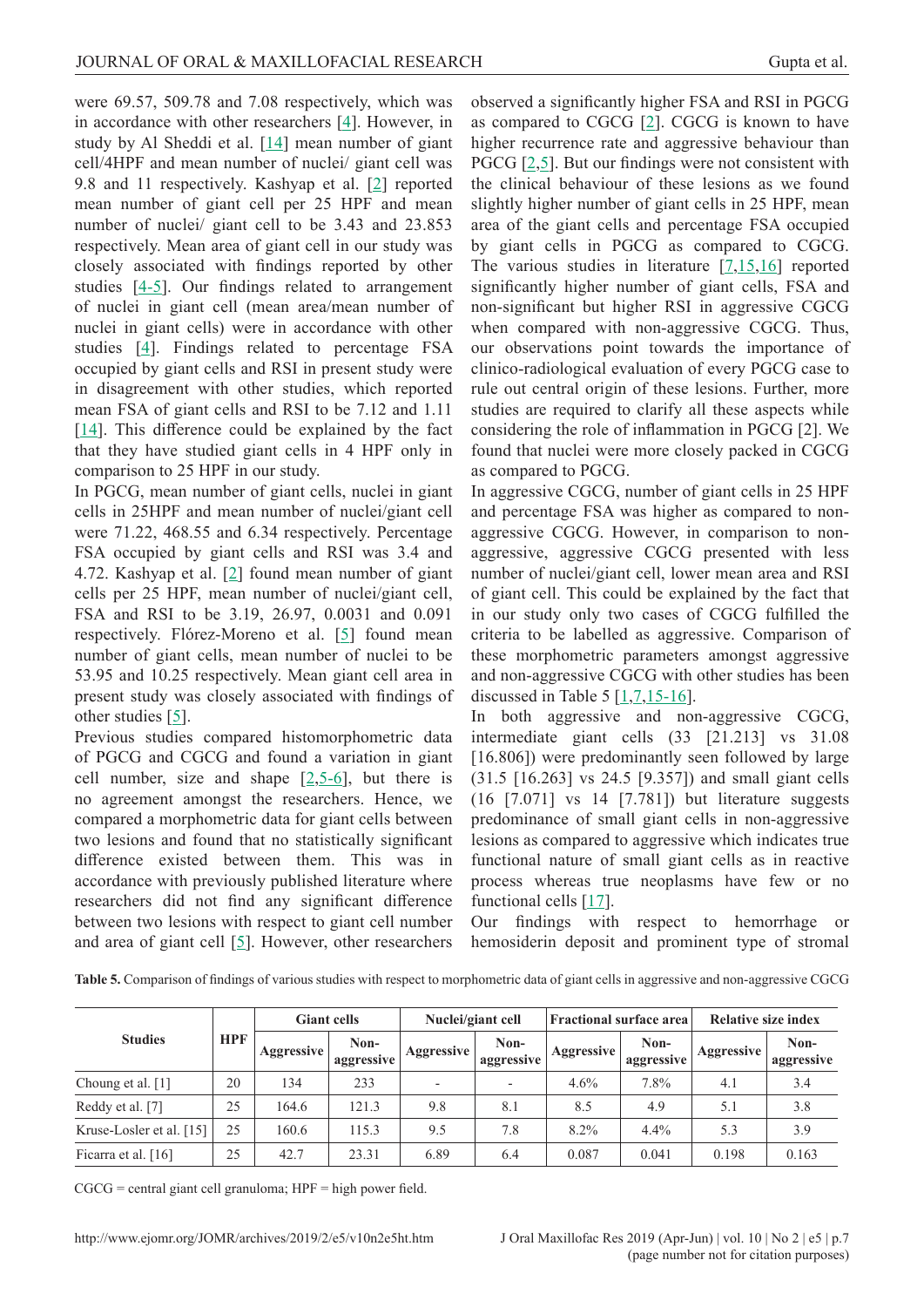<span id="page-7-0"></span>cell (spindle) in CGCG was in association with other studies  $[4]$ . However, our findings with respect to prominent osteoid formation, fibrosis and foci of inflammatory cells in CGCG were in disagreement with other studies  $[4]$ . It has been reported in literature that presence of osteoid at the periphery of the lesions was more in non-recurrent lesions as compared to recurrent ones  $[17]$  $[17]$ , but main limitation of our study was that record on recurrence was not available**.** In PGCG, 55.55% and 11.11% of cases showed prominent hemorrhage and bone or osteoid formation respectively, which was not in accordance with findings of other studies who observed interstitial hemorrhage and bone or osteoid formation in 83.9% and 44.6% cases respectively [\[11](#page-8-0)]. This difference could be attributed to the small number of PGCG in the present study. A significant difference existed between CGCG and PGCG with respect to prominent osteoid or bone formation only. To confirm the association of stromal features with biological behaviour of lesions, further studies on larger sample size are required considering the role of inflammation in PGCG.

Two types of giant cells were reported in literature, type I metabolically active giant cells with lightly basophilic cytoplasm and many large or ovoid vesicular nuclei and prominent nucleoli and type II dying giant cells with eosinophilic cytoplasm and small pyknotic nuclei [[11](#page-8-0)]. In present study, type II giant cells were predominantly observed in both lesions (Figure 2).

This study sought to assess the biological behaviour of giant cell granulomas of jaw through histomorphometric analysis. On the other hand, there are various studies in literature that have used various histochemical markers like AgNOR, CD68, vascular endothelial growth factor (VEGF), Ki-67, p53, osteopontin, integrin  $\alpha_{v}$ , Src protein, TRAP (tartrateresistant acid phosphatase), Mouse Double Minute 2

homolog (MDM2), Proliferating Cell Nuclear Antigen (PCNA), factor XIII, MMP-2, MMP-9, CD105, CD34, CD31, Cathepsin D [2,[5,15,18-21](#page-8-0)]. However, there is no consensus amongst the authors regarding the role of these histochemical markers in determining the behaviour of giant cell granulomas of jaw; hence, we are planning to conduct a study in future using some of these markers to clarify their role in assessing the behaviour of these two lesions.

## **CONCLUSIONS**

Currently, no consistent histologic criterion is available to determine the behaviour of the two lesions. The results of this study suggest that there is no significant difference between the two lesions with respect to giant cell component. Thus, a histomorphometric study on larger sample size is required to determine behaviour more accurately, which could be used as a basis in formulating treatment of giant cell granulomas of jaws. This study emphasizes on the radiological evaluation of every peripheral lesion to rule out any bony involvement. As very, less is known about the histomorphometric differences between central giant cell granuloma and peripheral giant cell granuloma of jaws and the relation of histomorphometry with their behaviour, hence, this study provides a data for these two lesions, which could act as compliment data for establishing a baseline.

## **ACKNOWLEDGMENTS AND DISCLOSURE STATEMENTS**

The authors report no conflicts of interest related to this study.

#### **REFERENCES**

- 1. Chuong R, Kaban LB, Kozakewich H, Perez-Atayde A. Central giant cell lesions of the jaws: a clinicopathologic study. J Oral Maxillofac Surg. 1986 Sep;44(9):708-13. [Medline: [3462363\]](http://www.ncbi.nlm.nih.gov/pubmed/3462363). [doi: [10.1016/0278-2391\(86\)90040-6](https://doi.org/10.1016/0278-2391(86)90040-6)]
- 2. Kashyap B, Reddy SP, Desai R, Puranik RS, Vanaki SS. Computer assisted histomorphologic comparision and the expression of AgNORs in the central and peripheral giant cell lesions of the oral cavity and giant cell tumor of the long bone. J Oral Maxillofac Pathol. 2014 Sep;18(Suppl 1):S54-9. [Medline: [25364180\]](http://www.ncbi.nlm.nih.gov/pubmed/25364180) [PMC free article: [4211239\]](http://www.ncbi.nlm.nih.gov/pmc/articles/PMC4211239) [doi: [10.4103/0973-029X.141350\]](https://doi.org/10.4103/0973-029X.141350)
- 3. Aghbali A, Sina M, Vahid Pakdel SM, Emamverdizadeh P, Kouhsoltani M, Mahmoudi SM, Janani M. Correlation of histopathologic features with demographic, gross and radiographic findings in giant cell granulomas of the jaws. J Dent Res Dent Clin Dent Prospects. 2013 Fall;7(4):225-9. [Medline: [24578821](http://www.ncbi.nlm.nih.gov/pubmed/24578821)] [doi: [10.5681/joddd.2013.036\]](https://doi.org/10.5681/joddd.2013.036)
- 4. Auclair PL, Cuenin P, Kratochvil FJ, Slater LJ, Ellis GL. A clinical and histomorphologic comparison of the central giant cell granuloma and the giant cell tumor. Oral Surg Oral Med Oral Pathol. 1988 Aug;66(2):197-208. [Medline: [3174054\]](http://www.ncbi.nlm.nih.gov/pubmed/3174054) [doi: [10.1016/0030-4220\(88\)90094-1\]](https://doi.org/10.1016/0030-4220(88)90094-1)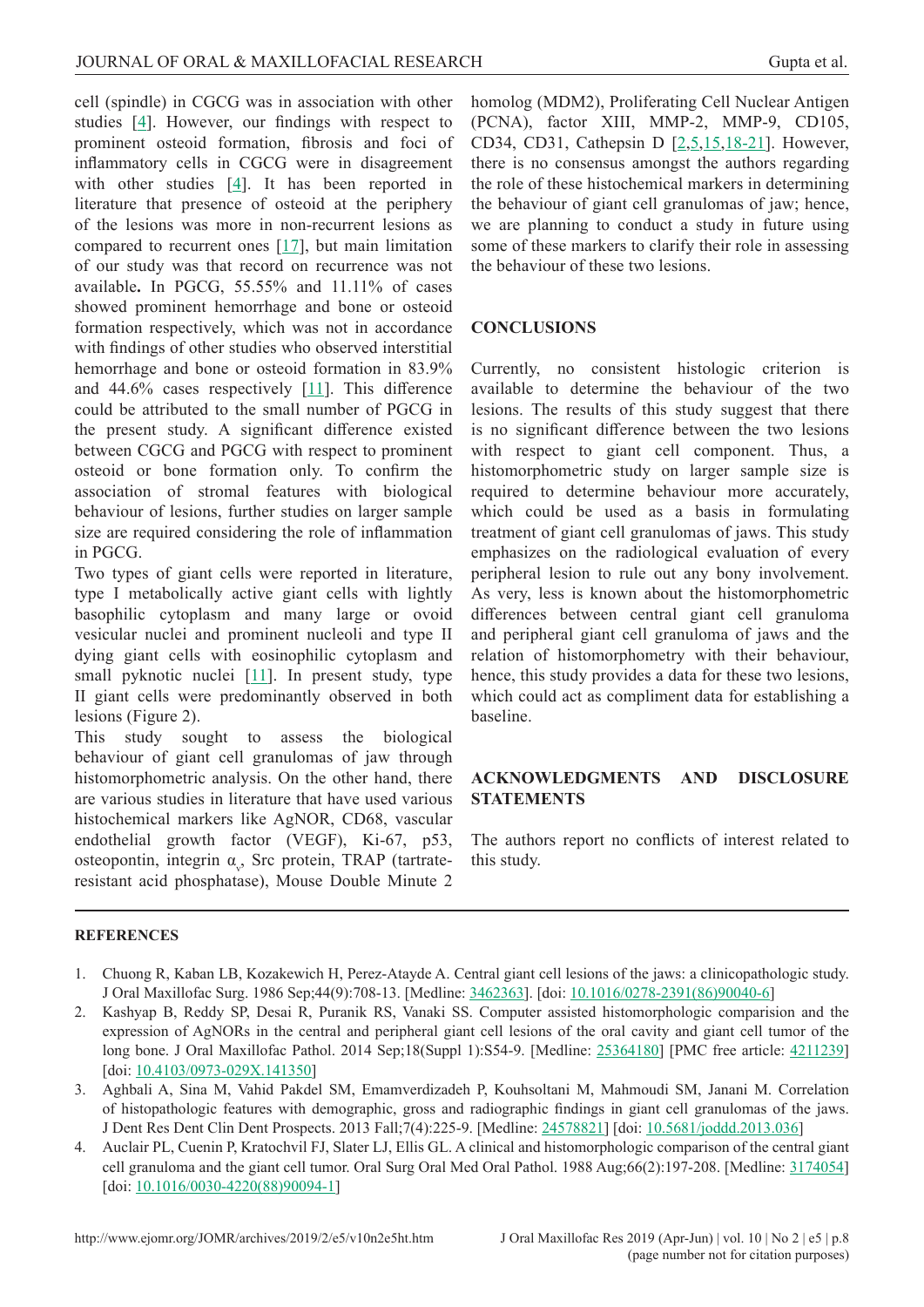- <span id="page-8-0"></span>5. Flórez-Moreno GA, Henao-Ruiz M, Santa-Sáenz DM, Castañeda-Peláez DA, Tobón-Arroyave SI. Cytomorphometric and immunohistochemical comparison between central and peripheral giant cell lesions of the jaws. Oral Surg Oral Med Oral Pathol Oral Radiol Endod. 2008 May;105(5):625-32. [Medline: [18299236](http://www.ncbi.nlm.nih.gov/pubmed/18299236)] [doi: [10.1016/j.tripleo.2007.08.032\]](https://doi.org/10.1016/j.tripleo.2007.08.032)
- 6. Franklin CD, Craig GT, Smith CJ. Quantitative analysis of histological parameters in giant cell lesions of the jaws and long bones. Histopathology. 1979 Nov;3(6):511-22. [Medline: [511122\]](http://www.ncbi.nlm.nih.gov/pubmed/511122) [doi: [10.1111/j.1365-2559.1979.tb03032.x](https://doi.org/10.1111/j.1365-2559.1979.tb03032.x)]
- 7. Reddy V, Saxena S, Aggarwal P, Sharma P, Reddy M. Incidence of central giant cell granuloma of the jaws with clinical and histological confirmation: an archival study in Northern India. Br J Oral Maxillofac Surg. 2012 Oct;50(7):668-72. [Medline: [22196146\]](http://www.ncbi.nlm.nih.gov/pubmed/22196146) [doi: [10.1016/j.bjoms.2011.10.015](https://doi.org/10.1016/j.bjoms.2011.10.015)]
- 8. Sun ZJ, Cai Y, Zwahlen RA, Zheng YF, Wang SP, Zhao YF. Central giant cell granuloma of the jaws: clinical and radiological evaluation of 22 cases. Skeletal Radiol. 2009 Sep;38(9):903-9. [Medline: [19582449\]](http://www.ncbi.nlm.nih.gov/pubmed/19582449) [doi: [10.1007/s00256-009-0740-8\]](https://doi.org/10.1007/s00256-009-0740-8)
- 9. Kaffe I, Ardekian L, Taicher S, Littner MM, Buchner A. Radiologic features of central giant cell granuloma of the jaws. Oral Surg Oral Med Oral Pathol Oral Radiol Endod. 1996 Jun;81(6):720-6. [Medline: [8784905\]](http://www.ncbi.nlm.nih.gov/pubmed/8784905) [doi: [10.1016/S1079-2104\(96\)80079-5\]](https://doi.org/10.1016/S1079-2104(96)80079-5)
- 10. Stavropoulos F, Katz J. Central giant cell granulomas: a systematic review of the radiographic characteristics with the addition of 20 new cases. Dentomaxillofac Radiol. 2002 Jul;31(4):213-7. [Medline: [12087437\]](http://www.ncbi.nlm.nih.gov/pubmed/12087437) [doi: [10.1038/sj.dmfr.4600700](https://doi.org/10.1038/sj.dmfr.4600700)]
- 11. Katsikeris N, Kakarantza-Angelopoulou E, Angelopoulos AP. Peripheral giant cell granuloma. Clinicopathologic study of 224 new cases and review of 956 reported cases. Int J Oral Maxillofac Surg. 1988 Apr;17(2):94-9. [Medline: [3133432\]](http://www.ncbi.nlm.nih.gov/pubmed/3133432) [doi: [10.1016/S0901-5027\(88\)80158-9\]](https://doi.org/10.1016/S0901-5027(88)80158-9)
- 12. Bodner L, Bar-Ziv J. Radiographic features of central giant cell granuloma of the jaws in children. Pediatr Radiol. 1996;26(2):148-51. [Medline: [8587817](http://www.ncbi.nlm.nih.gov/pubmed/8587817)] [doi: [10.1007/BF01372096](https://doi.org/10.1007/BF01372096)] [Medline: [8587817\]](http://www.ncbi.nlm.nih.gov/pubmed/8587817)
- 13. Horner K. Central giant cell granuloma of the jaws: a clinico-radiological study. Clin Radiol. 1989 Nov;40(6):622-6. [Medline: [2598590\]](http://www.ncbi.nlm.nih.gov/pubmed/2598590) [doi: [10.1016/S0009-9260\(89\)80325-3](https://doi.org/10.1016/S0009-9260(89)80325-3)]
- 14. Al Sheddi MA, Mosadomi HA, Al Dayel FH. Central giant cell granuloma of the jaws and giant cell tumor of long bones: A clinicopathological, cytometric and immunohistochemical comparative study. Saudi J Oral Sci. 2014 Jan;1(1):47-53. [doi: [10.4103/1658-6816.124190](https://doi.org/10.4103/1658-6816.124190)]
- 15. Kruse-Lösler B, Diallo R, Gaertner C, Mischke KL, Joos U, Kleinheinz J. Central giant cell granuloma of the jaws: a clinical, radiologic, and histopathologic study of 26 cases. Oral Surg Oral Med Oral Pathol Oral Radiol Endod. 2006 Mar;101(3):346-54. [Medline: [16504869\]](http://www.ncbi.nlm.nih.gov/pubmed/16504869) [doi: [10.1016/j.tripleo.2005.02.060](https://doi.org/10.1016/j.tripleo.2005.02.060)]
- 16. Ficarra G, Kaban LB, Hansen LS. Central giant cell lesions of the mandible and maxilla: a clinicopathologic and cytometric study. Oral Surg Oral Med Oral Pathol. 1987 Jul;64(1):44-9. [Medline: [3475657](http://www.ncbi.nlm.nih.gov/pubmed/3475657)] [doi: [10.1016/0030-4220\(87\)90115-0\]](https://doi.org/10.1016/0030-4220(87)90115-0)
- 17. Whitaker SB, Waldron CA. Central giant cell lesions of the jaws. A clinical, radiologic, and histopathologic study. Oral Surg Oral Med Oral Pathol. 1993 Feb;75(2):199-208. [Medline: [8426719](http://www.ncbi.nlm.nih.gov/pubmed/8426719)] [doi: [10.1016/0030-4220\(93\)90094-K](https://doi.org/10.1016/0030-4220(93)90094-K)]
- 18. Aksakalli N. Evaluation of the osteopontin in oral peripheral and central giant cell granuloma. Indian J Pathol Microbiol. 2018 Jan-Mar;61(1):18-21. [Medline: [29567878](http://www.ncbi.nlm.nih.gov/pubmed/29567878)] [doi: [10.4103/IJPM.IJPM\\_214\\_16\]](https://doi.org/10.4103/IJPM.IJPM_214_16)
- 19. Khiavi MM, Aghbali AA, Halimi M, Kouhsoltani M, Hamishehkar H. Immunohistochemical expression of Src protein in peripheral and central giant cell granulomas of the jaws. J Oral Maxillofac Pathol. 2013 Sep;17(3):358-62. [Medline: [24574652\]](http://www.ncbi.nlm.nih.gov/pubmed/24574652) [PMC free article: [3927335](http://www.ncbi.nlm.nih.gov/pmc/articles/PMC3927335)] [doi: [10.4103/0973-029X.125197\]](https://doi.org/10.4103/0973-029X.125197)
- 20. Mohtasham N, Saghravanian N, Fatemi B, Vahedi M, Afzal-Aghaee M, Kadeh H. A comparative study of osteopontin and MMP-2 protein expression in peripheral and central giant cell granuloma of the jaw. Braz J Otorhinolaryngol. 2019 Mar - Apr;85(2):150-156. [Medline: [29339027\]](http://www.ncbi.nlm.nih.gov/pubmed/29339027) [doi: [10.1016/j.bjorl.2017.11.006\]](https://doi.org/10.1016/j.bjorl.2017.11.006)
- 21. Sadri D, Shahsavari F, Hezarkhani M, Shafizadeh M. Expression of CD34 and CD31 in Central and Peripheral Giant Cell Granulomas. J Dent (Shiraz). 2019 Mar;20(1):10-15. [Medline: [30937331](http://www.ncbi.nlm.nih.gov/pubmed/30937331)]

#### **To cite this article:**

Gupta S, Narwal A, Kamboj M, Devi A, Hooda A. Giant Cell Granulomas of Jaws: a Clinicopathologic Study J Oral Maxillofac Res 2019;10(2):e5 URL:<http://www.ejomr.org/JOMR/archives/2019/2/e5/v10n2e5.pdf> doi: [10.5037/jomr.2019.10205](http://dx.doi.org/10.5037/jomr.2019.10205)